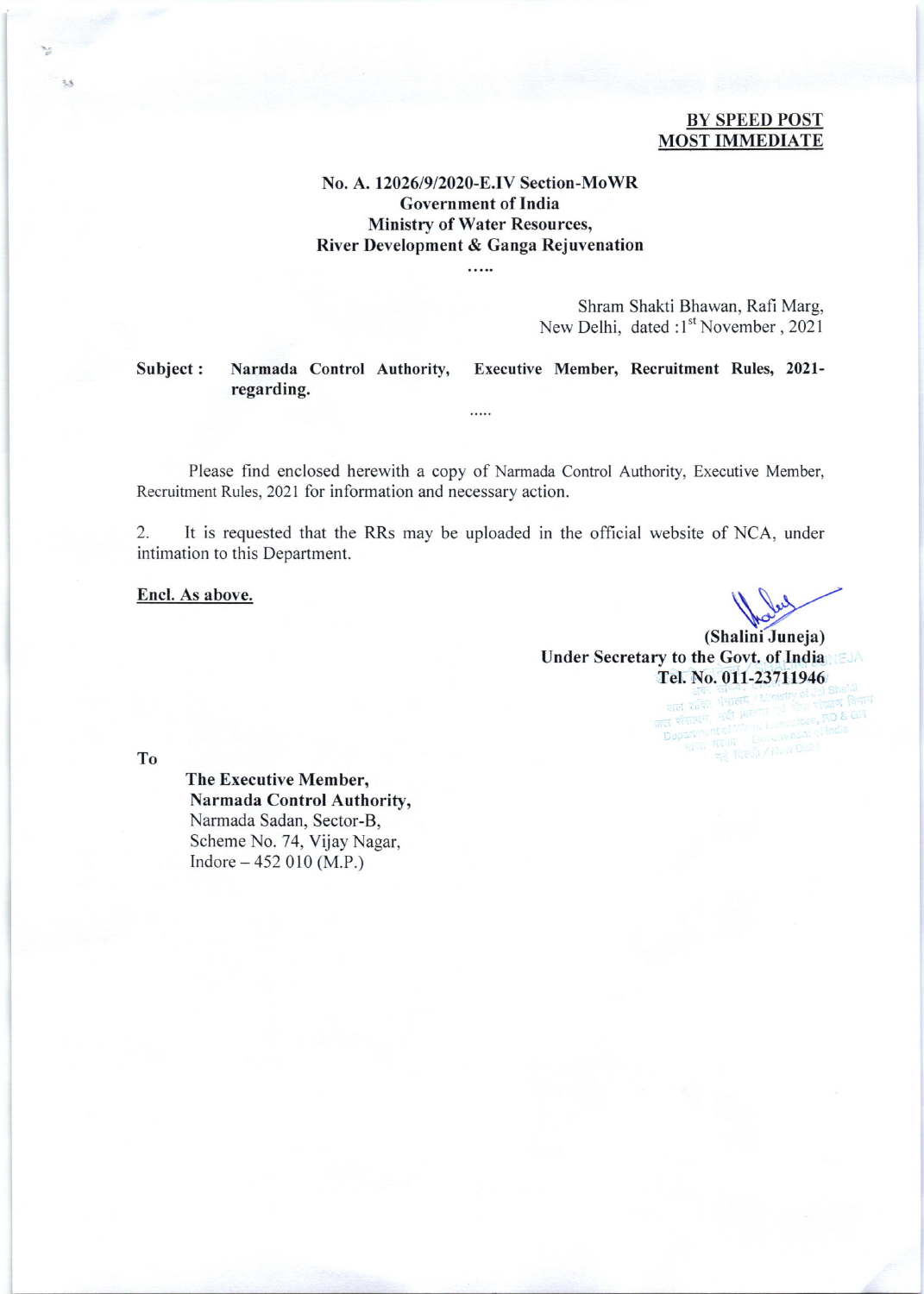## Government of India Ministry of Water Resources, River Development & Ganga Rejuvenation \*r.rr\*r.r.r(r.

Shram Shakti Bhavan, Rafi Marg, New Delhi, dated: 1<sup>st</sup> November, 2021

## Subject : Amendment of Recruitment Rules for the post of Executive Member, Narmada Control Authority,2021.

Whereas in exercise of the powers conferred by Section 6A of the Inter State Water Disputes Act, 1956 (33 of 1956), the Central Govemment had notified a Scheme called Narmada Water Scheme 1980 vide notification no. S.O. 770(E) dated 10<sup>th</sup> September, 1980 (as amended from time to time) inter-alia constituting the Narmada Control Authority (hereinafter referred as the Authority) and the Review Committee to give effect to the decision of the Narmada Water Disputes Tribunal published in the Official Gazette notification No. S.O. 792(E) dated 12<sup>th</sup> December, 1979; And whereas under Section 2 (2), (3) & (4) of the Narmada Water Scheme (as amended from time to time), the appointing authority for Executive Member of the Authority is the Central Govemment and the Central Govemment is competent to determine the terms and conditions of appointment. And therefore, the Central Govemment, in partial modification of the existing Recruitment Rules namely Narmada Control Authority, Executive Member Recruitment Rules, 2019 except in respect of things done or omitted to be done before such modification, hereby makes the following rules regulating the method of recruitment to the post of Executive Member in the Narmada Control Authority, namely :-

1. Short title and commencement :- (i) These rules may be called the Narmada Control Authority, Executive Member, Recruitment Rules, 2021.

(ii) They shall come into force with immediate effect.

- 2. Application These rules shall apply to the post specified in Column (l) of the Schedule annexed to these rules.
- 3. Number of posts, classification and scales of pay The number of the said post, their classification and the level in the pay matrix attached thereto, shall be as specified in columns (2) to (4) of the Schedule annexed to these rules.
- 4. Method of recruitment, age limit, qualifications, etc. The method of recruitment, age limit, qualifications and other matters relating to the said post shall be as specified in columns (5) to (13) of the said Schedule.
- 5. Disqualification  $-$  No person
	- a. who has entered into or contracted a marriage with a person having a spouse living, or
	- b. who, having a spouse living, has entered into or contracted a marriage with any person

shall be eligible for appointment to any of the said posts:

**A TERRALINI JUNEJA**<br>A TERRA / Under Secretary<br>A TERRA / Under Secretary of Japanese

**Example 11 Apple 11 Apple 11 Apple 11 Apple 11 Apple 11 Apple 11 Apple 11 Apple 11 Apple 11 Apple 11 Apple 11 Apple 11 Apple 11 Apple 11 Apple 11 Apple 11 Apple 11 Apple 11 Apple 11 Apple 11 Apple 11 Apple 11 Apple 11 App** निनी पुरा चरित्व, 'Undel yof Jailor Responses, Party and Street Responses, Party of The GR<br>उन्हों चर्चावर्स, 'Minites पर स्व नंगा जख्शा विनार<br>उन शासन, नदी विलास सुबंध (Marchand of India<br>The संसाधन सरका 'Government of Indi अपना चैत्रातिय**ास एवं नेगालिक RD & 4**<br>साबन, नदी बिकाल Resources, RD & 4<br>वापनाला di Wale Government of India<br>वापना चमूल (वेल्डी) / New Delhi **R** of Water<br>HTml Government<br>HTml Freeh / New Delhi

Provided that the Central Government may, if satisfied that such marriage is permissible under the personal law applicable to such person and the other party to the marriage and that there are other grounds for so doing, exempt any person from the operation of this rule.

.... Contd.